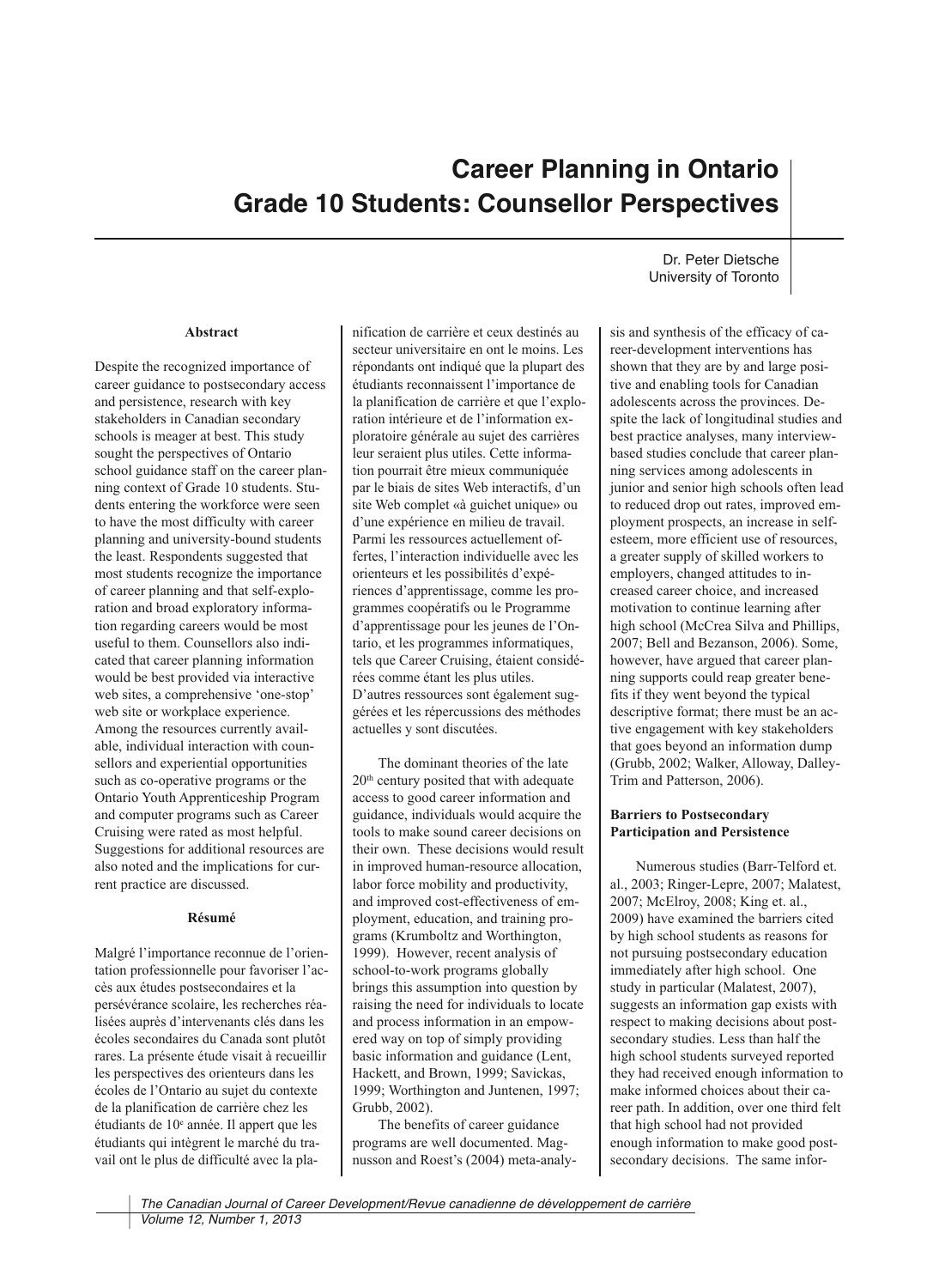

mation was also found to be important for persistence in that half of the respondents who had discontinued their postsecondary studies did so because they were undecided about their career and reported they had not been provided with sufficient information about postsecondary options (Malatest and Associates, 2007). Foley (2001) found that nearly thirteen per cent of high school graduates did not pursue PSE because they couldn't decide what to do. A regional analysis showed that in Ontario, more than other provinces, this reason was cited by one fifth of those who did not pursue postsecondary education. The findings across many studies are consistent in that career indecision or 'not knowing what I really wanted to do' placed second or third among the reasons given for not pursuing postsecondary education.

The Council of Ministers of Education, Canada and the Canada Millennium Scholarship Foundation (2009) have highlighted the need for more emphasis on career development. Their study concluded that inadequate information about postsecondary choices and the connection to careers led some Grade 11 students to discount the possibility of additional studies after high school. It also found that only a minority of participants had interacted with their school's guidance counsellors. Those who spoke to them typically reviewed grades and courses. Very few participants had approached their guidance counsellors to inquire specifically about postsecondary education and in most cases discussions with guidance counsellors took place after students had already begun considering alternatives to postsecondary studies. An important finding, consistent with the argument made by Grubb (2002), is the need to present information about postsecondary education alongside information about careers. This would not only illustrate how they are linked, but also help students think more about postsecondary education and future careers. Improved career guidance resources at the secondary school level, therefore, is clearly one way to increase college and university participation rates.

One of the first reports derived from Statistics Canada's Youth in Transition Survey (Lambert, et. al., 2004),

concluded that a lack of program fit was the major reason cited by those who had left college or university without completing their program. Ultimately, a notable proportion of postsecondary leavers stated that they had done so either because they didn't like the program or their program wasn't for them. Similarly, the Price of Knowledge (Berger et. al., 2007) concluded that a lack of career direction is a barrier to persistence in and of itself.

Findings from the 2006 – 2008 Ontario College Student Engagement Survey (OCSES) (Dietsche, 2009) also support this conclusion. The study showed that while three in five entering Ontario college students are quite certain about the type of job they will obtain when they graduate, that is they are high in career clarity, approximately one quarter are not. Career clarity was defined by a student's response to the Likert item, "I feel undecided about what my career will be after college". Consistent with the findings of Berger et. al. (2007), the OCSES results demonstrated the importance of career clarity in an educational context where most academic programs are designed to develop occupation-specific knowledge and skills. The study revealed that students who began college with significant doubt regarding their future career and the relationship between their program of study and their eventual career destination were significantly less likely to become engaged in their studies, were more likely to express a preference for working rather than studying after a few months of college experience and more strongly indicated a desire to leave. Other research, both nationally (Finnie and Qiu, 2010) with college and university students and with Ontario college students alone (Finnie, Childs and Qiu, 2010), has produced similar results.

King (2003, 2006) examined access to and perceptions of career guidance activities in Ontario secondary schools. His research found that the vast majority of students had received information from their teachers and guidance counsellors about universities and colleges. For students who had received career and educational information on colleges, approximately one-half found the information they received from guidance counsellors 'helpful' and 'very

helpful', while approximately one quarter viewed the information as 'slightly' or 'not' helpful. Additionally, two-fifths found teachers' information 'helpful' or 'very helpful', and over one third viewed the information as 'slightly' or 'not' helpful. Finally, one fifth of the students claimed they had received 'no information' about colleges from guidance counsellors and teachers.

These results are consistent with those obtained by Bloxom, Bernes, Magnusson, Gunn, Bardick, Orr, and McKnight (2008) with Grade 12 students in Alberta. The authors found that most resources such as career counselling, written materials, internet sites and career fairs were only rated as somewhat helpful. It was also noted that the results confirm the importance of students being active participants in influencing the development of career services. Further, the Canadian Career Development Foundation (2003) has stressed the need to strengthen student awareness, planning and decision-making with reference to postsecondary education choices. Their study documented students' frustration with not having enough help connecting entrance requirements and courses of study with a career direction or career path; the relatively narrow focus on university as the preferred postsecondary option; the complexity of information and applications; and understanding of costs associated with post-secondary participation. Clearly, more work is required to identify the types of career information and delivery formats that will most effectively support the career planning efforts of high school students.

In spite of the overwhelming evidence for the importance of career guidance to postsecondary access and persistence, research on this topic with Canadian secondary school stakeholders outside of Alberta (Magnusson and Bernes, 2002; Pyne, Bernes, Magnusson & Poulsen, 2002; Bardick, Bernes, Magnusson & Witko, 2004; Code, Bernes, Gunn & Bardick, 2006; Bloxom, Bernes, Magnusson et. al., 2008), is meager at best. This is particularly true for research on stakeholder groups such as teachers and guidance counsellors. The study of counsellor perceptions reported on here was part of a larger research program designed to portray stakeholder views of guidance resources in Ontario secondary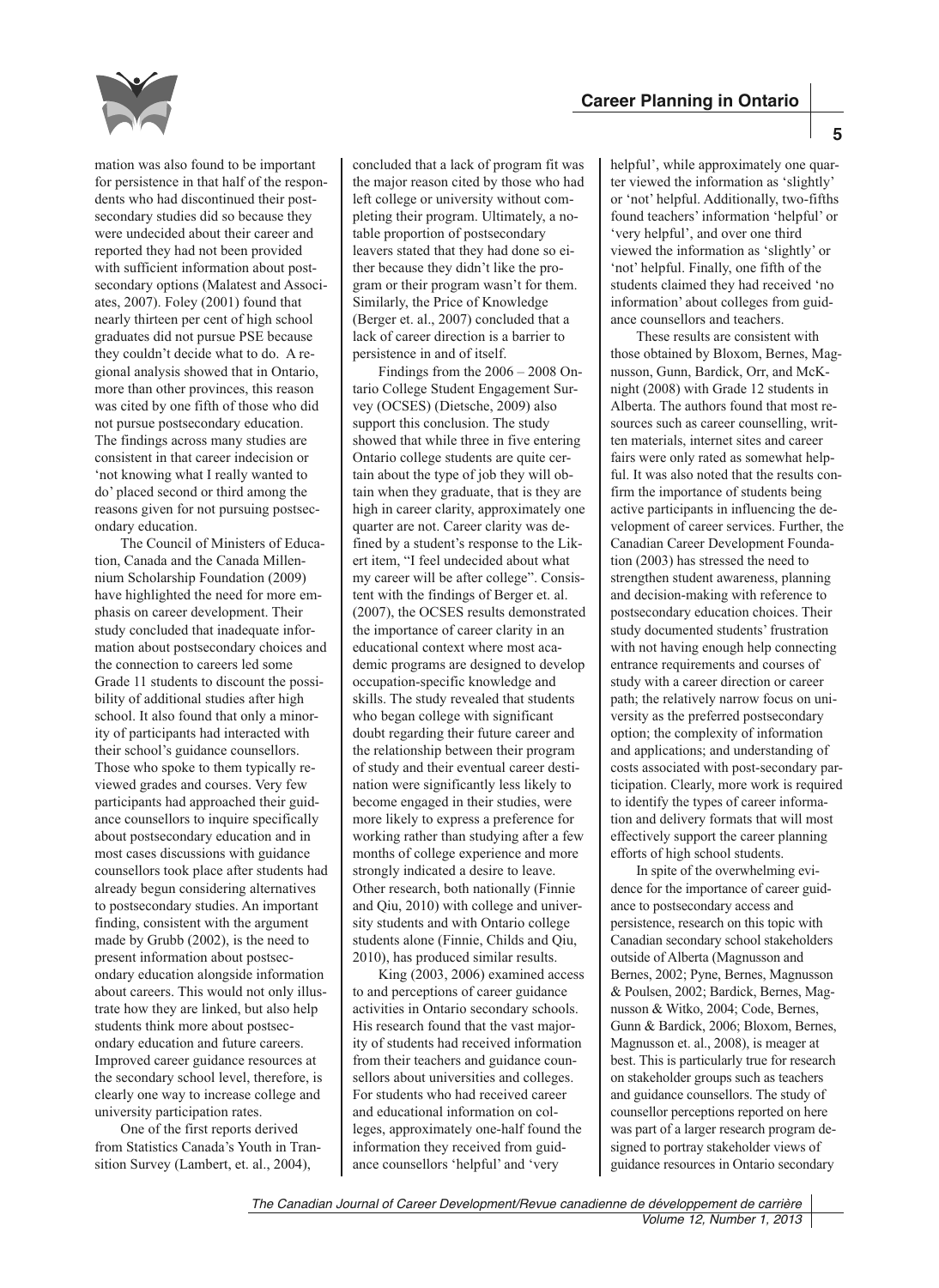

schools. Views regarding career information needs, resources and realities were sought from secondary students, school guidance staff and teachers involved in the mandatory Ontario Grade 10 Career Studies course. The nine-week Career Studies course, a major component of the Ontario secondary school guidance curriculum, is designed to help students assess their interests, skills, and characteristics and investigate current economic and workplace trends, work opportunities, and ways to search for work. The course explores postsecondary learning and career options, prepares students for managing work and life transitions, and helps students focus on their goals through the development of a career plan (Ontario Ministry of Education, 2006).

The objectives of this study were to: i) identify the attitudes and plans held by junior high school students toward their future career; ii) identify the types of career information and delivery format(s) desired by adolescent learners iii) identify key players and activities that influence their career planning; iv) describe the availability, use and helpfulness of career information, activities and resources typically available to Ontario high school students. This report focuses on the perspectives of Ontario secondary school guidance counsellors regarding these topics.

## **Methods**

Perspectives on the career planning needs and activities of Ontario secondary students were gathered via a survey similar to that used by Magnusson and Bernes (2002). Parallel versions of questionnaires were administered to students, teachers and guidance counsellors to triangulate the views of the three stakeholders groups. Areas examined included the views on the relative utility of various types of career planning information and activities, the relative utility of various formats for the delivery of career information, the relative influence of individuals and groups on adolescent career planning, and the availability, use and perceived helpfulness of diverse career guidance/information resources typically available to Ontario secondary school students.

The unique perspective of guidance counsellors was obtained with a survey conducted online during May 2010 in

collaboration with the Ontario School Counsellors Association. The survey web site was publicized to all members via *OSCAnews*, the weekly e-journal of the Association. The questionnaire consisted of six sections and included both closed and open response types. In addition to employment background and demographic items, four closed response sections examined counsellor perceptions of the information that would be most useful to the career planning of Grade 10 students, the most useful format for presenting such information and who influenced their career planning the most. A final section asked respondents to indicate what types of resources were available to their students and the degree to which they believed each was helpful in supporting career planning. The questionnaire ended with two open response items probing what additional resources would help their students plan their career.

Counsellor perceptions of the most useful supports for Grade 10 students were based on their ratings of fifteen types of information or activities that could inform their career planning. These were presented in a sequence following Gati and Asher's (2001) characterization of the career decision-making process as involving six tasks. The sequence begins with a student recognizing the need to undertake the planning process followed by self exploration to identify passions, interests, and abilities and progresses to a broad exploration of types of careers available. This is followed by acquiring more in-depth, career-specific information such as annual salary, employment opportunities, required knowledge, skills and duties, information about related postsecondary programs and opportunities for financial support. The last two stages involve selecting between a few alternatives and finally committing to a single career path.

#### **Results**

The online survey of guidance counsellors yielded 144 completed questionnaires comprising 62% of Ontario school boards, 140 individual public, separate and independent schools, both English and French as the language of instruction, and all geographic regions of the province. Over four fifths of survey respondents were females employed full-time, with approximately one half having less than 10 years experience and almost one third with fifteen or more years as a guidance counsellor.

A national study (Malatest and Associates, 2009) found that only a small percentage of guidance counsellors' time each day was dedicated to career counselling. To assess how much was devoted to various student needs, counsellors in this study were asked to indicate, on average, what percentage of their time was spent dealing with student personal, social, academic or career issues. The results showed the largest percentage (40%) of time was dedicated to discussing academic issues, followed by career (25%), personal (20%) and social (15%) issues. A relatively small component, it seems, was focused on the career concerns of students.

High school counsellors support the career planning efforts of students bound for apprenticeship, college or university study or the workforce following high school graduation. Helping students identify their future destination can be quite different for each group given the differences in the type information required and in the students associated with each destination (Creed, Patton and Hood, 2009; Rojewski and Kim, 2003). To explore this possibility for Ontario high school students in more detail, counsellors were asked to rank, on a scale of 1 to 4 with 1 being most difficult, the level of difficulty they believe students encounter when planning for their post-graduation destination. Mean rankings by group showed that counsellors believe students headed to the workforce had the most difficulty  $(M = 1.9)$ , followed by college  $(M = 2.5)$  and apprenticeship-bound students (*M* = 2.7). University-bound students were perceived to have the least difficulty  $(M =$ 2.9) with their career planning.

Several questionnaire items were designed to explore counsellor perceptions of the career planning of Grade 10 students. Three major areas were examined: what types of career planning information or activities were perceived to be most useful to students; the relative usefulness of various formats in which career information might be delivered; and the relative influence of various groups and individuals on their career planning.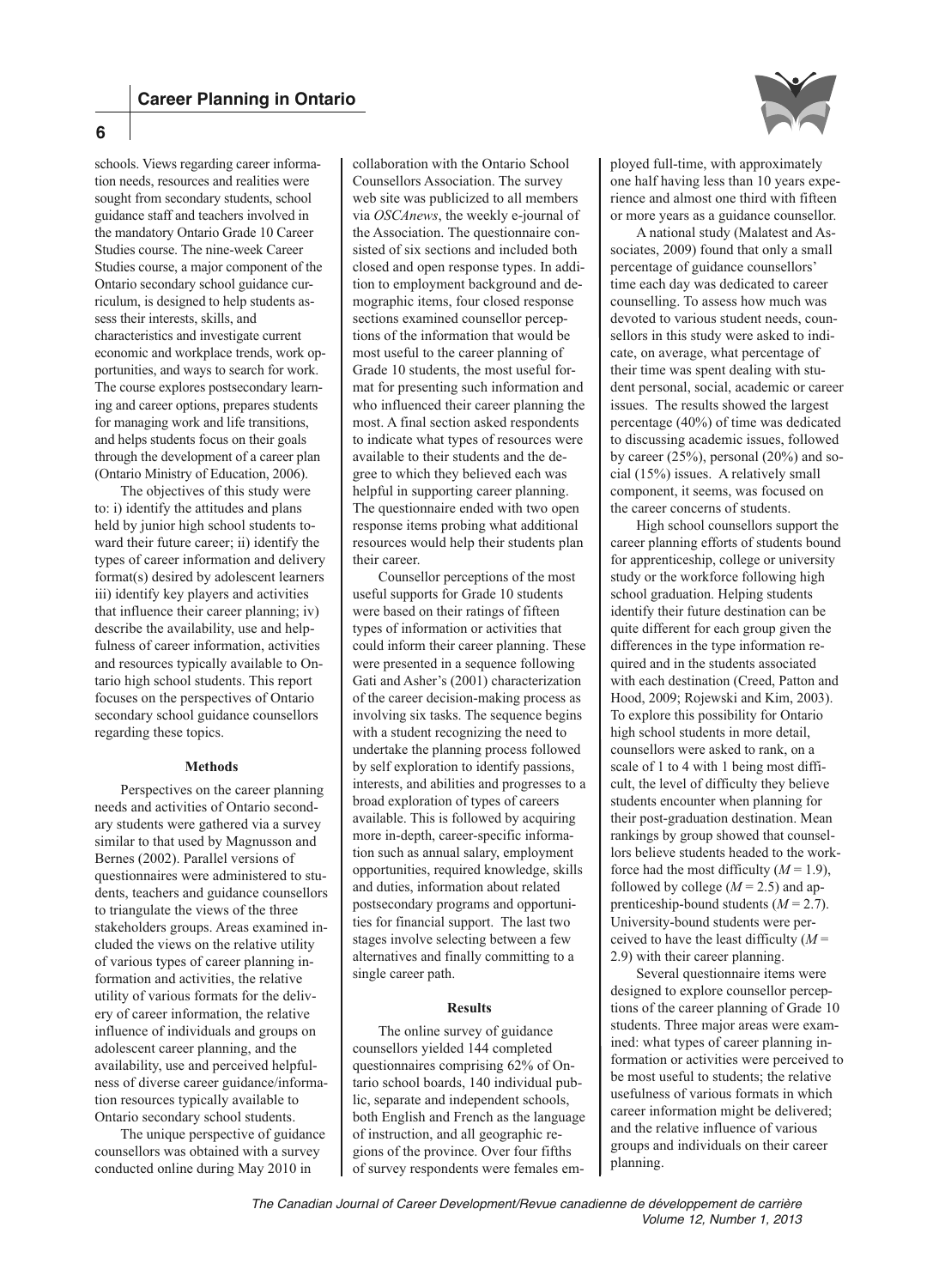ways including workplace experiences, conversations with individuals working in various careers, watching videos profiling specific careers or reading print or web-based text. To assess which of these formats guidance counsellors considered most useful to students engaged in career planning, they were asked, *Information on careers can be presented in different ways. How useful you think each of the following would be to students in Grade 10?* Responses could range from  $0 = Don't know$ , to  $4 = Very$ 

Table 2 shows that almost two thirds (64%) of counsellors ranked interactive web sites involving surveys and quizzes first in usefulness and that three fifths (59%) rated the concept of a comprehensive 'one-stop' web-based tool second. More concrete, active learning resources such as work experi-



#### **Ideal Career Planning Information**

Counsellors were asked to indicate the degree to which each of fifteen types of information or activities could help the majority of Grade 10 students plan their future career. These were presented in a sequence corresponding to Gati and Asher's (2001) characterization of the career decision-making process as involving six tasks. The process begins with a student committing to undertake the career planning process (Task 1) followed by self exploration to identify their passions, interests, and abilities (Task 2) along with a broad exploration of types of careers (Task 3). This is followed by collecting more in-depth, career-specific information such as annual salary, employment opportunities, required knowledge, skills and duties, information about related postsecondary programs and opportunities for financial support (Task 4). The last two stages involve selecting between a few alternatives (Task 5) and finally committing to a single career path (Task 6). Possible usefulness ratings for each type of information or activity ranged from  $0 =$ *Don't know*, to 5 = *Very Much.* Table 1 presents, in descending order, the types of information counsellors rated as very useful to the career planning of Grade 10 students and their correspondence to Gati and Asher's sequence of tasks.

Between sixty and sixty-five per cent of counsellors indicated that selfexploration information, corresponding to Task 2 in Gati and Asher's list, to help students identify their interests, talents and abilities and related careers would be most useful in their career planning. One half believed that broad

Table 1

*Ratings of Usefulness* 

Decisional Task Information/Activity Very Much  $\frac{(96)}{65}$ 2. Self Exploration 2. Help them understand/identify their interests, talents and abilities 65<br>2. Self Exploration 2. Help them identify careers related to their interests, talents and abilities 64 2. Help them identify careers related to their interests, talents and abilities 64<br>Self Exploration 3. Finding careers related to the things they are really passionate about 60 2. Self Exploration 3. Finding careers related to the things they are really passionate about 60<br>Broad Exploration 4. Information about career-related PSE programs of study 50<br>Broad Exploration 5. Information about the dif 4. Information about career-related PSE programs of study 3. Broad Exploration 5. Information about the different types of careers available 49 4. In-depth Exploration 6. Information about the knowledge and skills required for specific careers 40 1. Orientation to Choice 7. Help them understand that career planning is important for them right now 39 3. Broad Exploration 8. Information about what it's like to take a college / university program 38 1. Orientation to Choice 7. Help them understand that career planning is important for them right now<br>
3. Broad Exploration 8. Information about what it's like to take a college / university program<br>
4. In-depth Exploratio 4. In-depth Exploration 10. Information about the day-to-day tasks / duties for specific careers 6. Commitment 11. Help with planning the next steps in a career plan they've already develoc 11. Help with planning the next steps in a career plan they've already developed 3. Broad Exploration 12. Information about financial help to continue their education after high school 22<br>4. In-depth Exploration 13. Information about the chances of getting hired in specific careers 20 4. In-depth Exploration 13. Information about the chances of getting hired in specific careers 20<br>5. Decisional Status 14. Help with choosing between two or more career options / choices 18 14. Help with choosing between two or more career options / choices 4. In-depth Exploration 15. Information about the salaries associated with specific careers 16

exploratory information about different types of careers and related programs of study (Task 3) would also be very useful. Approximately two in five supported a mix of broad and in-depth information such as the experience of a postsecondary program, the knowledge and skills required for specific careers, and obtaining one-on-one career planning support. Approximately two in five believed that 'orientation to choice' information (Task 1) or an awareness of the need to make a career decision would be very useful for students.

One quarter of respondents believed that information reflecting Gati and Asher's final stage 6 'commitment' task would be very useful and approximately one fifth felt that students would need help deciding between more than one career plan (Task 5). Other types of indepth information such as the salaries

Table 2

*Utility of Information Formats* 

|                                                                                           | Very Useful   |
|-------------------------------------------------------------------------------------------|---------------|
| Delivery Format                                                                           | $\frac{1}{2}$ |
| 1. Interactive web sites (e.g. surveys, quizzes, careers game etc.)                       | 64            |
| 2. A web-based tool that provides all the information needed to select a future<br>career | 59            |
| 3. Spending time 'on the job' exploring what a career involves on a day-to-day<br>basis   | 52            |
| 4. Talking to people working in the career area you are interested in                     | 47            |
| 5. Video clips of people talking about what they do in their career.                      | 40            |

*Useful.*

and hiring potential associated with specific careers were also seen as very use ful by approximately one fifth of respondents. 

#### **Utility of Information Delivery Formats**

Information about careers may be delivered to students in a number of

ence or speaking with people in a career of interest were ranked as very useful by approximately half the respondents. Two fifths believed that watching videobased interviews with similar content would be 'very useful'.

#### **Influencers of Career Planning**

The questionnaire item, *Please indicate the degree to which you believe each of the following influences the career planning of Grade 10 students,* required counsellors to assess the influence of various actors on career planning. Possible responses ranged from  $0 = Don't Know$  to  $4 = Very Much$ . Table 3 presents the proportion of respondents rating possible influencers as *quite a lot* and *very much*.

Consistent with other research findings, one half of counsellors rated parents/guardians as influencing the career planning of Grade 10 students *very*

**7**

*The Canadian Journal of Career Development/Revue canadienne de développement de carrière Volume 12, Number 1, 2013*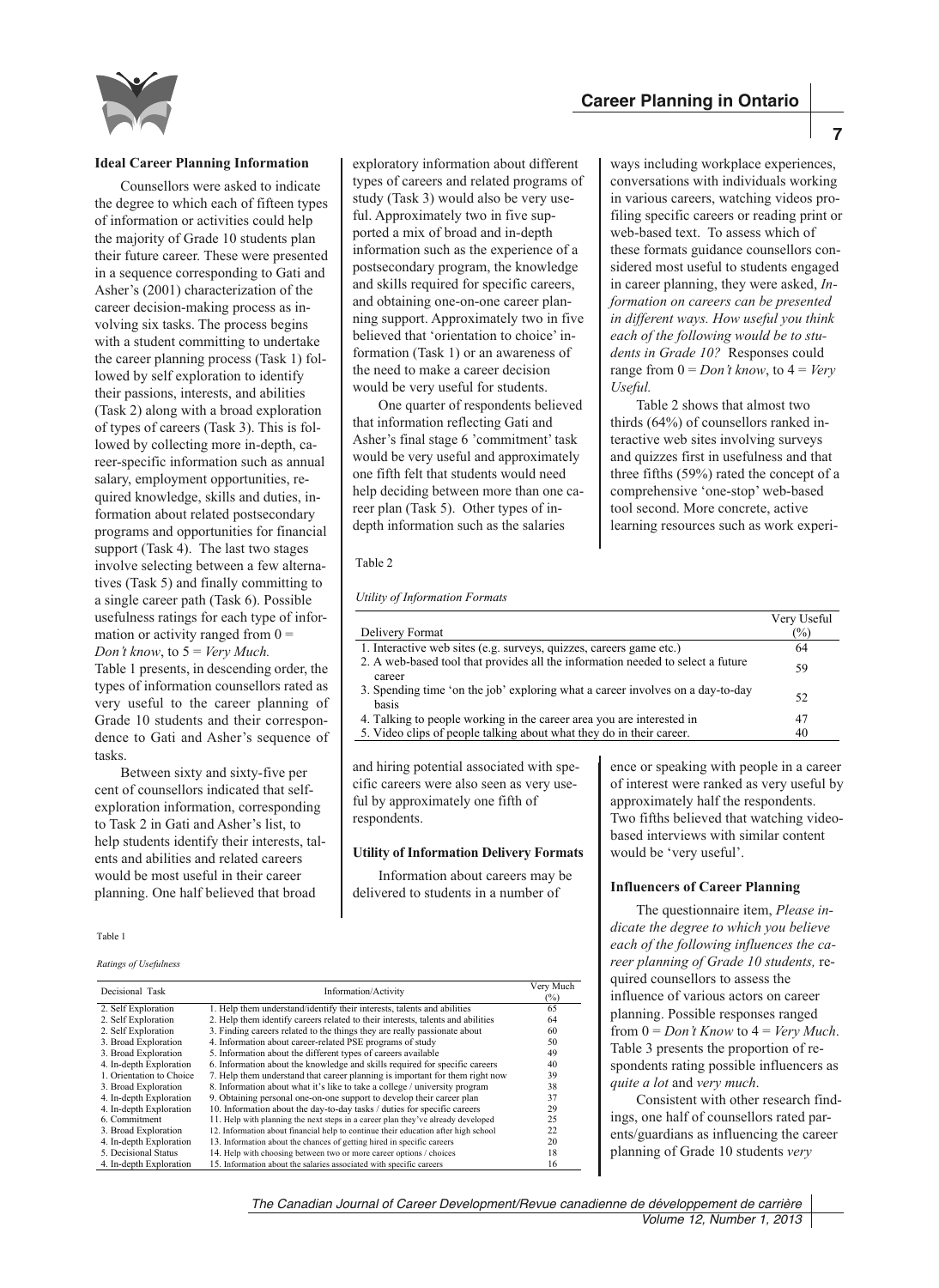# **8**

## Table 3

## *Sources of Influence*

| Individual/Group                                     | Quite a Lot<br>$(\%)$ | Very Much<br>(%) |
|------------------------------------------------------|-----------------------|------------------|
| Parent(s) or guardian(s)                             | 42                    | 51               |
| Someone they admire working in a field/job they like | 52                    | 31               |
| Brother, sister, cousins                             | 49                    | 17               |
| $\text{Friend}(s)$                                   | 44                    | 16               |
| Guidance counsellor(s)                               | 52                    | 16               |
| The media (e.g. movies, TV programs, etc)            | 51                    | 15               |
| Teacher(s)                                           | 45                    | 9                |

Table 4

## *Availability of Career Planning Resources*

|                                                                      | Available |
|----------------------------------------------------------------------|-----------|
| Resource                                                             | $(\%)$    |
| Working one-on-one with a guidance counsellor                        | 100       |
| Mandatory Career Studies course in high school                       | 99        |
| 40 hour high school volunteer requirement                            | 99        |
| Computer programs (e.g. Career Cruising etc.)                        | 99        |
| Written materials (magazines, brochures etc)                         | 99        |
| High school co-op courses                                            | 93        |
| Career information sessions with guest speakers                      | 92        |
| Ontario Youth Apprenticeship Program (OYAP)                          | 90        |
| Community agencies (e.g. YMCA, Canada employment centre, etc.)       | 88        |
| Speaking with college / university guidance staff                    | 86        |
| Paid work experience (full/part-time work)                           | 85        |
| School career information centre / library                           | 85        |
| Groups of students working with a guidance counsellor                | 83        |
| Career Interest questionnaire (e.g. Strong Interest Inventory, etc.) | 83        |
| Career Fairs/Career Days                                             | 80        |
| Career related internet sites (e.g. myBlueprint, The Real Game etc.) | 80        |
| Job Shadowing (time with someone at their job)                       | 65        |
| Short videos clips showing actual on-the-job duties                  | 63        |
| Workplace / Industry Tours                                           | 61        |
| Career planning / education workshops for parents                    | 35        |

*much*. Almost one third reported that someone the student admired who worked at a job they liked could be very influential. When only considering *very much* responses, other family members, friends, guidance counsellors, the media and teachers were perceived to have considerably less influence than parents. However, combining the *quite a lot* and *very much* responses results in a slightly different picture. Guidance staff now become the third most influential group and the influence of the media increases substantially as well

# **Availability and Helpfulness of Career Planning Resources**

The final closed response section of the questionnaire focused on the current career planning context of high school students as perceived by guidance counsellors. This was assessed by asking re-

spondents to indicate whether a particular planning resource was available to students and how helpful they thought it was for those in Grade 10.

Table 4 shows the perceived availability of various career planning resources. The results show that from the perspective of guidance counsellors, a substantial number of resources are available to students in Ontario secondary schools. Working individually with guidance staff, the mandatory Career Studies course, the provincially required commitment to volunteer work, computer programs such as Career Cruising and written materials are seen as available to all students.

In addition, between eighty and ninety per cent of respondents indicated that students had access to co-operative education and the Ontario Youth Apprenticeship Program, career informa-



tion in school libraries and community agencies, group work with school counsellors, dialogue with college/university staff, guest speakers, events such as career fairs and career finding tools such as questionnaires and internet sites. Information from job shadowing, workplace tours and short videos on careers was seen to be less prevalent as only two thirds of counsellors reported these were available. And only one third reported career planning workshops for parents were available.

Table 5 presents the perceived helpfulness ratings of these resources. When only considering the "very much" responses, working one-on-one with a guidance counsellor and high school coop courses were seen to be the most helpful resources. Approximately one third rated the Ontario Youth Apprenticeship Program to be very helpful and approximately one quarter considered computer programs such as Career Cruising, groups working with a counsellor, speaking with college or university guidance staff and paid work experience as very helpful.

Career information sessions with guest speakers and the mandatory Career Studies course were seen to be very helpful by roughly one fifth of respondents. The nine-week course teaches students how to develop and achieve personal goals for future learning, work, and community involvement. Students assess their interests, skills, and characteristics and investigate current economic and workplace trends, work opportunities, and ways to search for work. The course explores postsecondary learning and career options, prepares students for managing work and life transitions, and helps students focus on their goals through the development of a career plan (Ontario Ministry of Education, 2006). Other resources such as career days, workplace tours, job shadowing, school career libraries, the mandatory volunteer service requirement and print materials were all seen to be very helpful by quite small percentages of respondents.

Combining the "quite a lot" and "very much" responses results in few changes to the counsellor ratings, although the helpfulness of students speaking with college or university guidance staff and the Career Studies course in-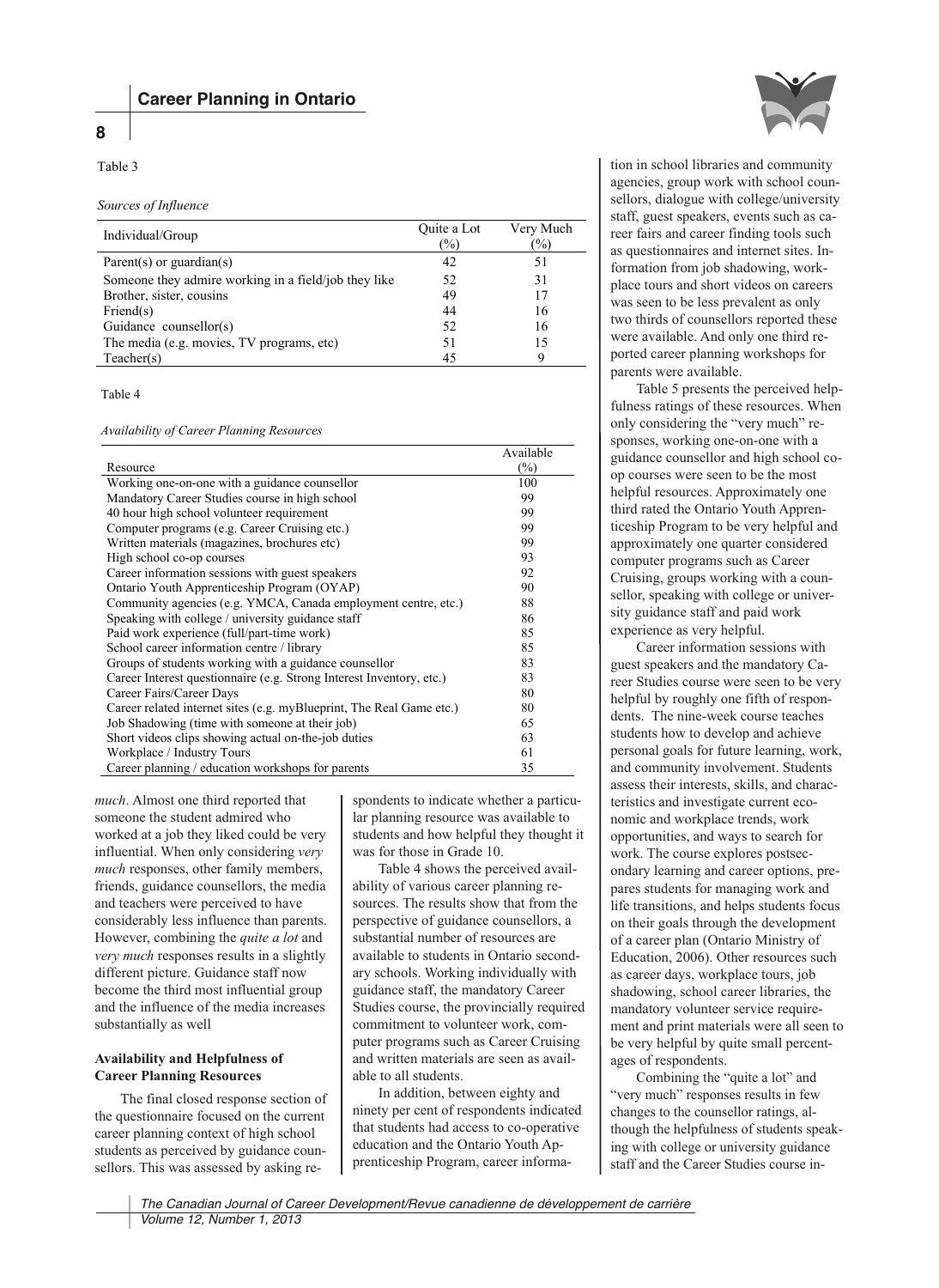

#### Table 5

#### *Perceived Helpfulness*

|                                                                | Helpful $(\% )$ |           |
|----------------------------------------------------------------|-----------------|-----------|
| Resource                                                       | Ouite a Lot     | Very Much |
| Working one-on-one with a guidance counsellor                  | 40              | 44        |
| High school co-op courses                                      | 40              | 42        |
| Ontario Youth Apprenticeship Program (OYAP)                    | 37              | 34        |
| Computer programs (e.g. Career Cruising etc.)                  | 40              | 28        |
| Groups of students working with a guidance counsellor          | 31              | 24        |
| Speaking with college / university guidance staff              | 40              | 22        |
| Paid work experience (full/part-time work)                     | 31              | 22        |
| Career information sessions with guest speakers                | 28              | 20        |
| Mandatory Career Studies course in high school                 | 36              | 19        |
| Career related internet sites (e.g. myBlueprint, etc.)         | 30              | 15        |
| Career Fairs/Career Days                                       | 30              | 12        |
| Career Interest questionnaire (e.g. Strong Interest Inventory) | 37              | 11        |
| Workplace / Industry Tours                                     | 28              | 11        |
| Job Shadowing (time with someone at their job)                 | 30              | 10        |
| Career planning / education workshops for parents              | 21              | 10        |
| Community agencies (e.g. YMCA, CEC, etc.)                      | 27              | 7         |
| School career information centre / library                     | 24              | 5         |
| Short videos clips showing actual on-the-job duties            | 27              | 5         |
| 40 hour high school volunteer requirement                      | 12              | 4         |
| Written materials (magazines, brochures etc)                   | 16              | 4         |

creases. Generally, the resources per ceived to be most helpful are experiential activities such as interacting with staff,  more hands-on experiences such as coop and OYAP and computer resources such as Career Cruising.

## **Additional Resources**

The final closed response item asked respondents to comment on the following: *Would specific career guidance or career information resources assist you in helping your students with their career planning?* This was followed by two open ended survey questions, *If so, please describe what this would be in the box below* and, *Using the text box below, describe what one policy, action, resource or program would most help Grade 10 students identify and plan for their future career?*

Responses to the final closed question showed that while almost two in three (64%) counsellors agreed there was a need for additional career planning resources, approximately one quarter (23%) responded with "Don't Know". Whether this is a reflection of counsellors' reluctance to devote extra time to completing this section of the questionnaire, or whether they actually "Did not Know" is a matter of conjecture. Of those who had an opinion, however, over four in five (83%) endorsed the need for additional resources.

The first open end question elicited a large number of written suggestions for additional resources. Seventy four of the 93 suggestions could be grouped into seven categories or themes. The most frequently occurring comment (44) expressed a need for specific information or tools such as web sites that provided or integrated information in a way that is currently not available. For example, one suggestion stated a need for, *Student friendly resources on job market trends and accurate information on salaries. More comprehensive resources on jobs related to high school subjects, hobbies, interests, talents.* Another suggested, *Various pathways taken by real people on how they reached their career choice. They need to see different ways that people eventually end up in a career. See the different roads that are taken, post-secondary options available etc.*

The second most frequently mentioned theme was related to the use of Career Cruising or myBlueprint. Some extolled the value of these computer programs while others expressed the desire to have access to them. Others cited the shortcomings of what is currently available,

> "Students here currently use myBlueprint and Career Cruising. It would be nice to have a current, Canadian based tool specifically for counsellors

**9**

with detailed information regarding skills/aptitudes/interests required for specific careers and perhaps suggestions for a range of careers related to skills/aptitudes/ interests suited for a range of students (i.e.) college bound, university bound, etc."

Reference to greater use of interactions with others such as guest speakers, a roster of available speakers from the community, workplace visits and job shadowing was made by six respon dents. Finally, five individuals identified the need for additional professional development opportunities for counseling staff especially as this related to the use of computer tools and interest inventories.

The final open ended question … *describe what one policy, action, resource or program would most help Grade 10 students identify and plan for their future career?,* elicited a total of 126 comments of which 96 could be classified into five categories. The frequency of comments for each category is shown in Table 6.

#### Table 6

#### *Themes for Additional Resources*

| Topic Category              | # of Mentions |  |
|-----------------------------|---------------|--|
| Career cruising/myBlueprint | 24            |  |
| New Information             | 21            |  |
| Career Course               | 20            |  |
| Trips, guest speakers       | 18            |  |
| Professional Development    | 10            |  |
|                             |               |  |

The most frequent comment related to the use of online resources such as Career Cruising and myBlueprint. For example, one respondent mentioned *Currently, Career Cruising seems to be the most engaging resource. Interactive game sites to learn about the different careers and pathways are very positive and well received by the students*. The second most frequent comment by counsellors expressed a need for additional resources that were a better fit for their students. For example one mentioned the need for *Comprehensive Career Interest Questionnaires adapted for high school students. JVIS and Ashland are too advanced in terms of language*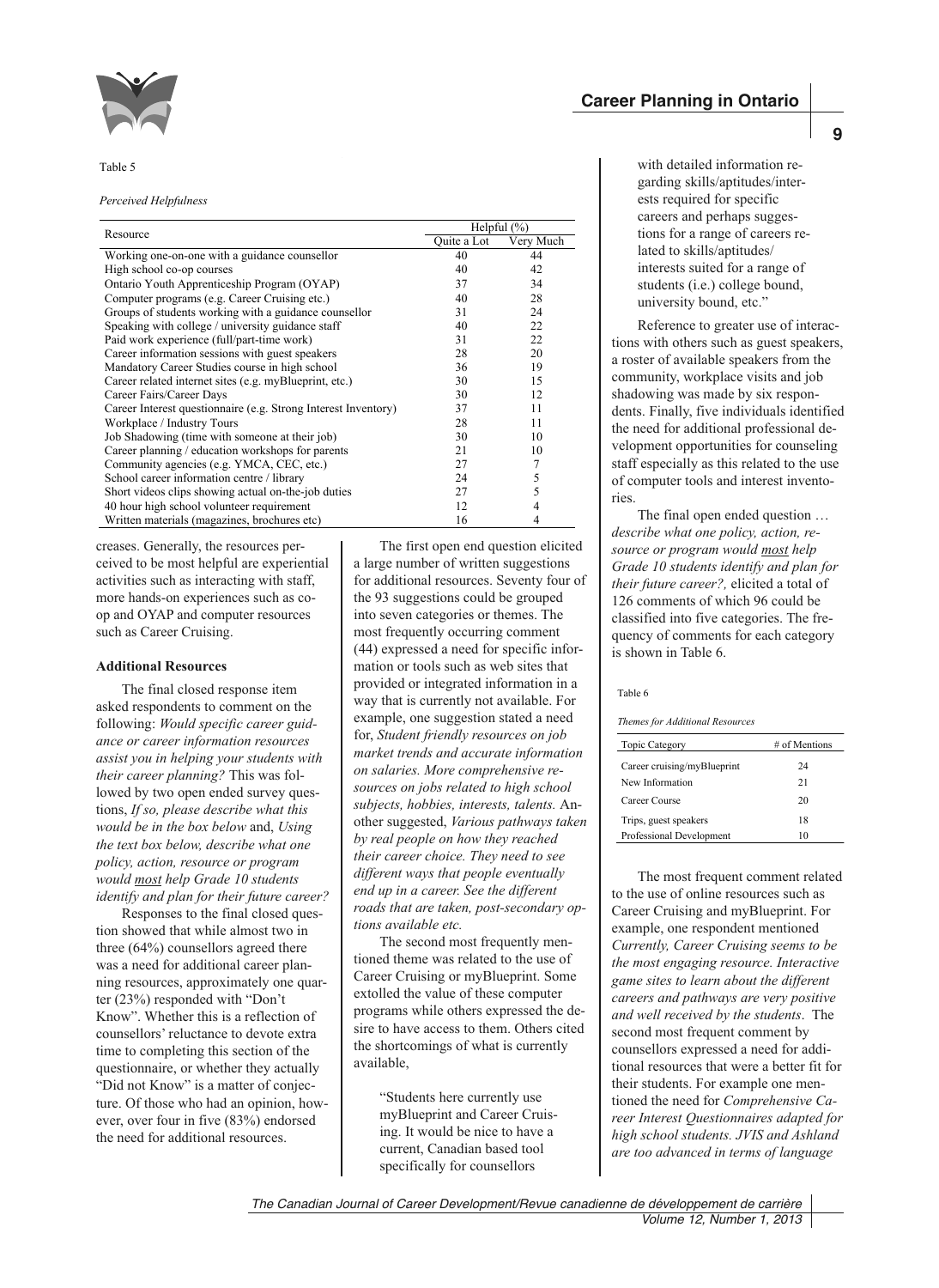

*but career cruising is too simple.* Another suggested, *Something to help students identify what they are really passionate/interested in and connect it to careers. Also, a way to help them communicate these ideas to their parents (who often have other aspirations for their kids).*

Many comments focused on the need for change to the Career Studies course, a mandatory component of the Ontario Grade 10 curriculum. The comments took three distinct forms. The first was the need to lengthen the course; *Extending this course to a full credit rather than 1/2 would be the best way - we simply don't have enough time to make a huge impact.* The second focused on the fact that many Grade 10 students are not ready for career planning; *I think most students in Grade 10 are too young to and immature to start thinking about their future. Unfortunately our system forces them into a streamed decision at a young age in terms of their "pathway".* Some suggested that the solution to the immaturity problem was to have sequential courses with a career focus in both Grades 10 and 11, *Honestly, sometimes Grade 10 students are too young or immature so there should be a follow up course in Grade 11. However, Grade 10 students should focus more on their skills/talents and interests, you have to know yourself first to find the career that fits you*. Others expressed the desire to have more flexibility in matching course content with the characteristics of their students; *More flexibility in tailoring Career Studies program to specific needs of students in a particular school. Because I teach only universitybound students, some aspects of the current course have little relevance*.

A final category of comments focused on the need for more direct contact with authentic career information via guest speakers, job shadowing and workplace visits. For example, one respondent identified the need for, *A province-wide job shadowing program similar to Grade 9 take a child to work day for grade 10s would help, but students should be able to select from a bank of jobs, not just rely on parents,* and another cited the need for more guest speakers, *Availability of guest speakers to visit class more often for*

*students to be able to speak to professionals about their careers and related careers.* The effectiveness of such strategies was highlighted by one respondent who said, *I find that students get the most when I organize a Career Day and I invite community partners to speak about their jobs*.

# **Discussion**

This study sought to describe guidance counsellor perspectives on the career planning activities of Grade 10 students in Ontario high schools. The results document their views on the relative utility of various types of career planning information and activities, the relative utility of various formats for the delivery of this information, the relative influence of individuals and groups on career planning, and the availability and perceived helpfulness of diverse career guidance resources typically available to Ontario secondary school students.

The study also examined the direct involvement of high school guidance staff in the career planning of Grade 10 students. High school counsellors must divide their time with students to deal with personal/social issues, academic issues such as course selection, and career guidance. Currently the numbers of guidance counsellors are spread quite thinly across the school population in most secondary schools making direct involvement with all students difficult. Available data (Malatest & Associates, 2009) suggest a ratio of one full-time counsellor for every 625 to 750 students, depending on school size. In addition, much of their time is spent with senior students advising and helping them to prepare applications for post secondary institutions (King, 2009). Although students are typically assigned a guidance counsellor, they may not take advantage of the opportunity to obtain career counselling (Council of Minister of Education, Canada & Canada Millennium Scholarship Foundation, 2009).

The results of this study are consistent with others that find counsellors devote close to half their time with students dealing with academic issues with one-quarter dedicated to career support. For example, a pan-Canadian survey of counsellors (Malatest and Associates, 2009) found one-quarter of

their time was devoted to individual career planning with the remainder being allocated to other activities. Possible reasons for this include the fact that the highest level of education for three quarters of Ontario guidance staff was found to be a B.Ed. degree and the largest proportion, two in five, had less than five years of experience (Malatest and Associates, 2009). The same study also found that in provinces offering mandatory, standalone career education courses, counsellors were less likely to spend time on individual career planning with students. So, while counsellors indicate that working one-on-one with students is available in all schools and rate this activity as the most helpful career planning resource, it appears that, in actuality, only a relatively small fraction of counsellors' time is spent on career guidance, particularly with Grade 10 students.

To further complicate matters, the Ontario secondary school curriculum supports students working toward various post-graduation destinations such as the work force, apprenticeship, college or university. This study has shown that school counsellors believe work-bound students have the most difficulty identifying a future career path, universitybound students have the least and apprenticeship or college-bound students fall in between. This finding is remarkably similar to other research on work-bound students. Creed, Patton and Hood (2009) found that work-bound students had the poorest career development and personal functioning, university-bound students the highest, with the college bound students falling in-between the other two groups. The authors concluded that work-bound students were the poorest prepared, could be making occupational decisions based on insufficient career information, a poor understanding of how labour markets operate, and with poor decision-making skills.

These results are also important in light of several studies with high school students suggesting that secondary school guidance activities are less likely to be focused on work-bound students with university being the preferred option (Herr & Niles, 1997; Rojewski, 1999; Rojewski & Kim, 2003; Canadian Career Development Foundation, 2003;

# **10**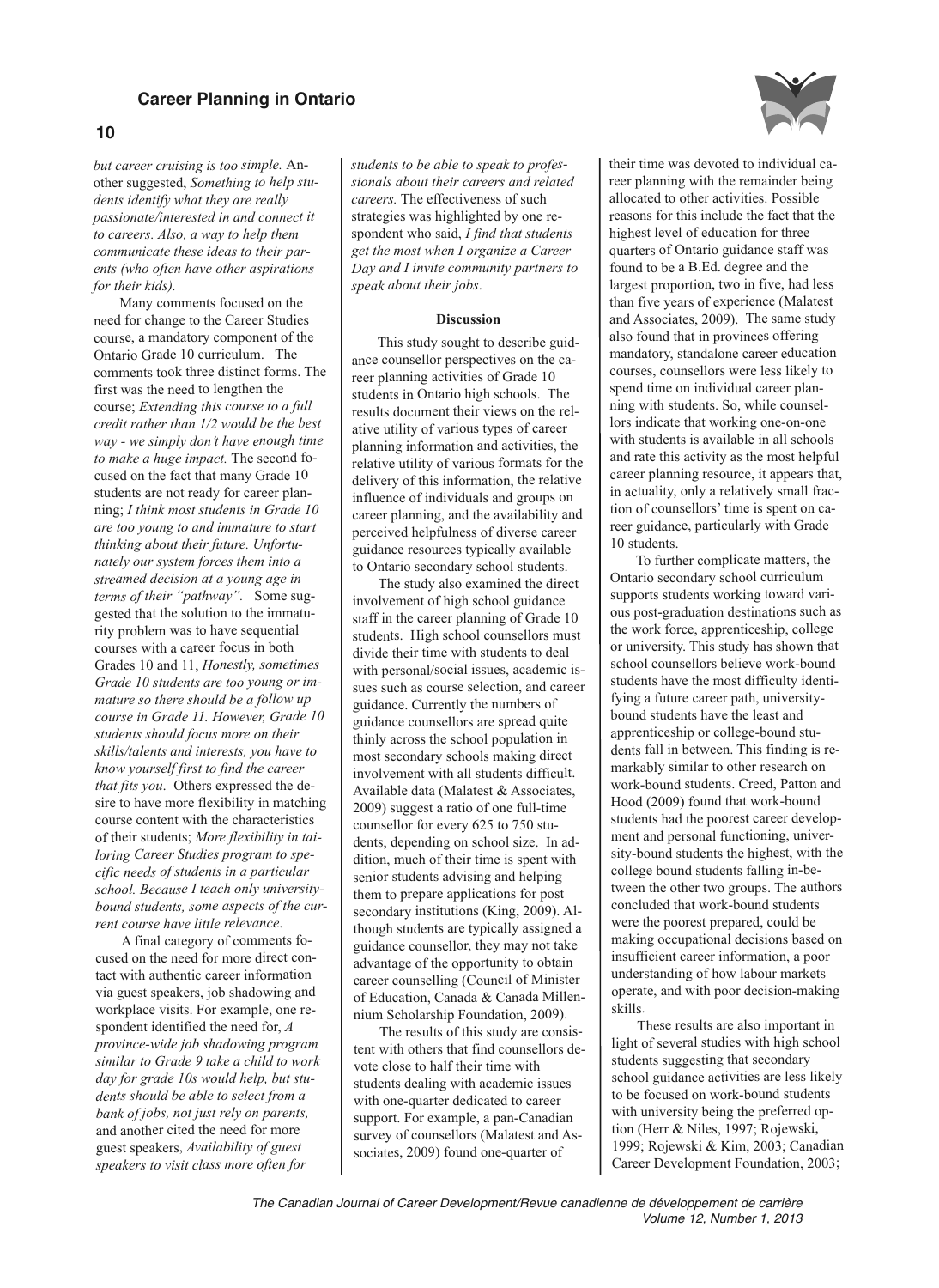



King and Warren, 2006). King and Warren (2006) for example, found that approximately one third of those graduating to work said they could not or were uncertain about accessing educational and career planning supports at their school. The work of Despres (2008), however, could prove instructive in this area. The author has described a best practice in delivering a culminating career development experience for work-bound seniors that leads to their gaining full time employment upon, or shortly after, graduation.

# **Ideal Career Planning Information**

The type of information that would best help Grade 10 students with their career planning was one of the core questions posed by this study. Counsellors rated various types of information following the task sequence described by Gati and Asher (2001) representing; (1) orientation to choice, (2) self-exploration, (3) broad exploration of the environment, (4) in-depth exploration of the environment, (5) decisional status, and (6) commitment. Each task level brings the individual closer to identifying a specific career plan.

Two in three counsellors indicated that self-exploration type information that helps students identify their interests, talents and abilities and related careers would be most helpful to their career planning. These results are not surprising and are consistent with a Grade 10 student population who are, for the most part, in the early stages of career planning. Indeed, the developmental theories of Erikson (1968) and Chickering and Reisser (1993) emphasize that adolescence is a stage of development with a focus on identity as a sense of direction and purpose. Individuals at this stage are struggling to answer not only the question "Who am I?", but also "Who am I going to be?" Not surprisingly therefore, the second most frequent response by counsellors was that broad exploratory information about different types of careers, corresponding to Gati and Asher's Task 3, would also be very useful. Smaller proportions of respondents, approximately two in five, reported that information corresponding to Tasks 1, 5 and 6 would be useful. The implication is that most counsellors believe most of the students

are beyond the 'orientation to choice' task and are aware of the need to make a career decision. Few of them, however, were seen to be at the point of deciding between two careers or committing to a specific career.

## **Ideal Format of Information**

The ideal format for delivering career planning information was the second core question posed by this study. Options included print material, static and interactive web sites, and experiential activities such as speaking with those employed in an area of interest or work placements. While print materials and static, text-based web sites were not seen to be effective delivery formats, interactive web sites and a comprehensive 'one-stop' web tool were rated as the most useful methods for delivering career-related information. This result might be expected if, as has already been noted, only a small portion of a counsellor's time is focused on the career needs of students. Such tools allow students to access career planning information independently and reduce the workload of guidance staff. It might also be felt that the delivery of self exploration and broad exploratory information would be most efficiently achieved via computer programs or web tools. Their effectiveness, however, likely depends on the student's ability to make sense of the information they receive or else it simply becomes an 'information dump' (Grubb, 2002).

While their work context may be a significant influence, it is clear from this study that counsellors view internet resources that provide opportunities for students to explore interests and related careers as the most effective format for the delivery of career planning information. This is consistent with other research (Canadian Career Development Foundation, 2003) that highlights an increased use of tools such as the Real Game, Career Cruising, myBlueprint and other web-based career development resources supported by Human Resources Development Canada. Emphasis, however, was also placed on the usefulness of more authentic formats for the delivery of career information

The second format counsellors perceived as very useful for delivering career planning information was exposure to concrete experiences and opportunities to dialogue with others. Approximately half felt that activities providing concrete and authentic information such as work placements or speaking with someone in their field of interest would be very useful. A less concrete and less interactive format such as watching a video was not considered to be as useful as actual experience. Indeed, the utility of experiential activities such as co-op and work placements has also been highlighted by others (King, 2009). Additional possibilities for obtaining career information in this way, such as visits to businesses and industries, appear to be quite infrequent for Ontario high school students (King, 2006). Other jurisdictions, however, such as the U.K. (EBP West Berkshire, 2011) have been successful in creating organizations that facilitate such opportunities on a broader scale and might serve as models for Ontario.

**Career Planning in Ontario**

Established in 1992, EBP West Berks works closely with all ten of the local state secondary schools along with Newbury College. Links with the business community range from multinationals such as Vodafone and Bayer to smaller local organizations. The aim of the organization is to inspire and enable the future workforce. This means engaging with and supporting young pupils and students at all levels to better equip them for the challenges of their future working life. This is accomplished by giving young people of the region an introduction to the world of work to inspire and motivate them and above all to give them a sound footing on which to make more informed decisions about their future. The organization has successfully forged links between local employers, teachers and students, and through these partnerships they create and deliver a range of work-related and vocational learning opportunities to inspire, inform and motivate young people at all levels for their future working lives.

# **Career Planning Influencers**

The relative influence of groups and individuals on the career planning of Grade 10 students was a third focus of this study. Parents were perceived by counsellors as having the greatest influence on the career planning of high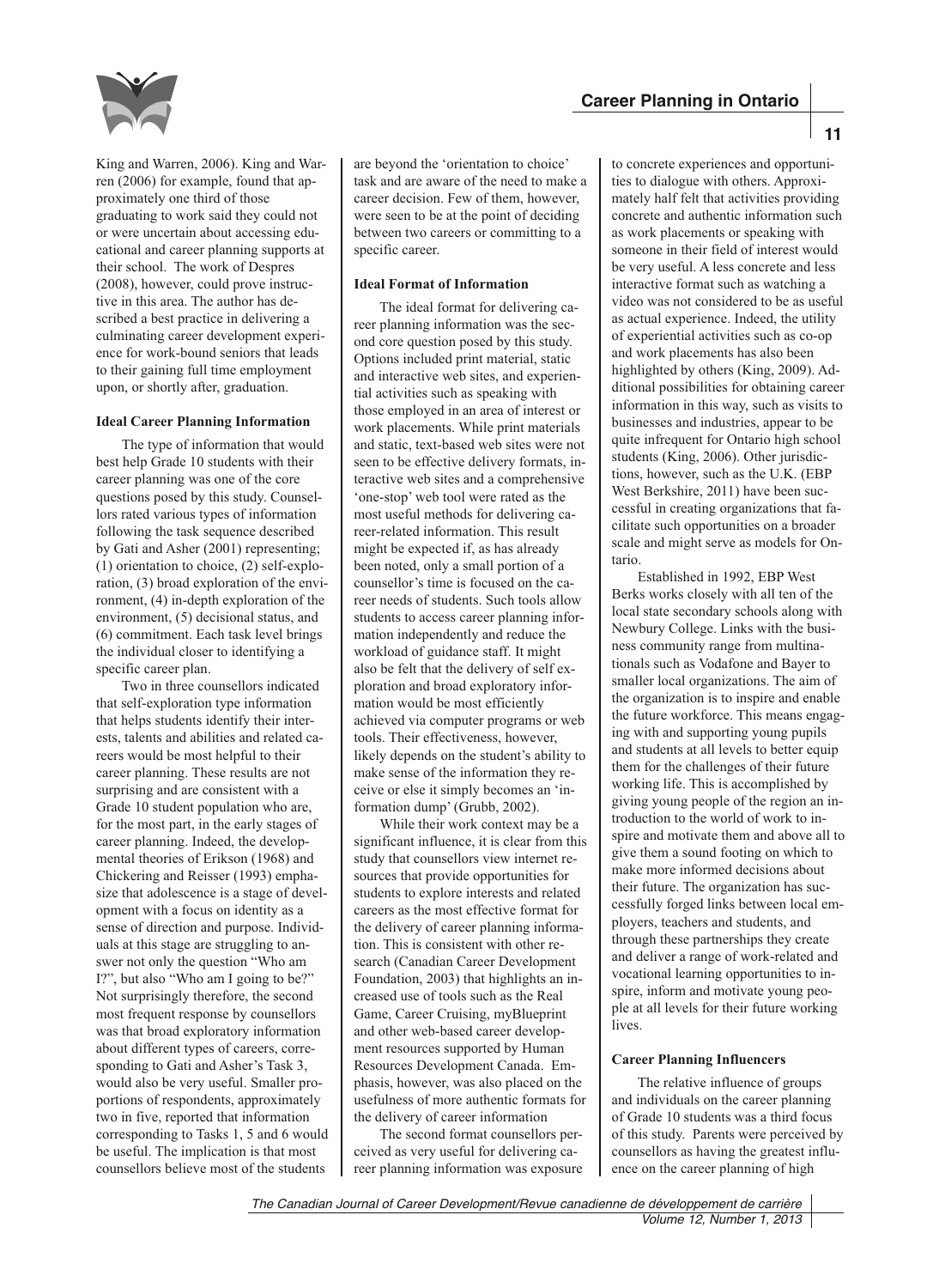**12**



school students followed by someone the student admires working in a field of interest. As with other research (Knighton and Mirza, 2002; Looker and Lowe, 2001), there is ample evidence to indicate that youth look to their parents for guidance in many parts of their life and that specific parental behaviours influence adolescent career exploration (Kracke, 1997). Indeed, the term 'helicopter parent' is well recognized by postsecondary admissions staff (Lipka, 2007; Miller, 2008). Otto (2000) found that four-fifths of high school juniors indicated their career aspirations are consistent with those of their parents and parental influence has generally been shown to be positive (Grant, 2000). However, as Otto (2000) suggests, the twenty per cent of cases where the career aspiration of the child does not match that of the parent could lead to enrollment in a program of study for which the student is ill-suited.

There is also some concern regarding the content of the advice parents provide. Middleton and Lougheed (1993) noted that parental encouragement, although well-meaning, may focus only on a range of alternatives acceptable to the parent and thus may limit adolescents' career exploration and choice. King (2006), for example, found that some high school students indicated their parents felt so strongly about attending a university that they would not let them go to college. King also found evidence that parents' advice may not be substantial. A third of university and of college-bound high school students thought the career information provided by parents was 'slightly' or 'not' helpful. Focus group results with students in another study (Council of Ministers of Education, Canada & Canada Millennium Scholarship Foundation, 2009) suggest that some parents were more inclined to nag their children about postsecondary attendance rather than provide them with practical information that could help them to decide what they might like to study.

While parents typically see their roles as being supportive, informative and educative, they also believe that more information and stronger relationships with teachers would help them (Bardick, Bernes, Magnusson & Witko,

2005). Parents also want their children to have the "personal touch" from counsellors with respect to a plan tailored to their children's abilities and aspirations(Canadian Career Development Foundation, 2003). Individual attention matters, as does assistance in gathering and understanding post-secondary education and career and financial information. However, the lack of opportunity for parents to obtain career-related information is a challenge. Few counsellors in the current study reported that such workshops were available in their school, a finding also noted in a national study of guidance counsellors (Malatest and Associates, 2009).

The relatively low level of influence attributed by counsellors to teachers, friends, the media, as well as themselves, is noteworthy and also consistent with other research (Alexitch & Page, 1997; King, 2006; Yau & O'Reilly, 2007). A potential reason for these low rates is provided by Yau & O'Reilly with a census of Toronto District School Board students. They found that more than half the students surveyed indicated that they "rarely" or "never" felt comfortable discussing personal problems with a teacher or counsellor. King's study also showed that while teachers and counsellors were suppliers of career information, onethird of students thought the information provided by teachers was 'slightly' or 'not' helpful and one-quarter felt the same about information from counsellors. While friends and the internet are also sources of career information, less than half the students in King's study reported information from friends was 'slightly' or 'not' helpful and only one half found internet information was 'helpful' or 'very helpful'.

# **Availability & Helpfulness of Resources**

The results of this study confirm that, from the counsellor perspective, a wide variety of career planning resources are available to Ontario secondary school students. Those reported to be available to all students include speaking with a guidance counsellor, a mandatory Career Studies course, volunteering for community service, written materials and using computer

programs such as Career Cruising and myBlueprint. Of these, working one-onone with a guidance counsellor and computer programs such as Career Cruising were also rated as very helpful career planning resources. Indeed, interviews with students and parents (Canadian Career Development Foundation, 2003) have shown that both groups desire greater access to individualized support. However, while counsellors report that such support for career planning is available to students, this and other research (Malatest and Associates, 2009) has shown that a minority of their time is actually devoted to individual career planning.

While the resources above show a good correspondence between availability and perceived helpfulness, this is not always the case. For example, the mandatory Grade 10 Career Studies course and the forty-hour community service requirement within the Ontario secondary school curriculum, available to all students, were rated as less helpful. The latter case is particularly interesting as a very small proportion of counsellors considered the community service requirement very helpful to career planning. This is despite the fact that experiential activities were cited by counsellors as one of the best formats for delivering career planning information. Perhaps the perception is that students are not able to use the experiences as a way to test potential career options. In contrast, paid work experience, considered by counsellors to be available to most students was rated by over half as quite or very helpful. Similar results have been found in interviews with students (King, 2009) who indicate that the experiences have helped them decide on a career path. It is possible that paid work experiences afford students a greater opportunity to select jobs related to potential career aspirations.

Other experiential opportunities to assess career options include co-operative education programs and the Ontario Youth Apprenticeship Program. While counsellors view both of these as not being available to all students, they are rated as very helpful to career planning by an overwhelming majority. Indeed, while Ontario is the province with the highest enrollment in co-op programs, counsellors have reported that only be-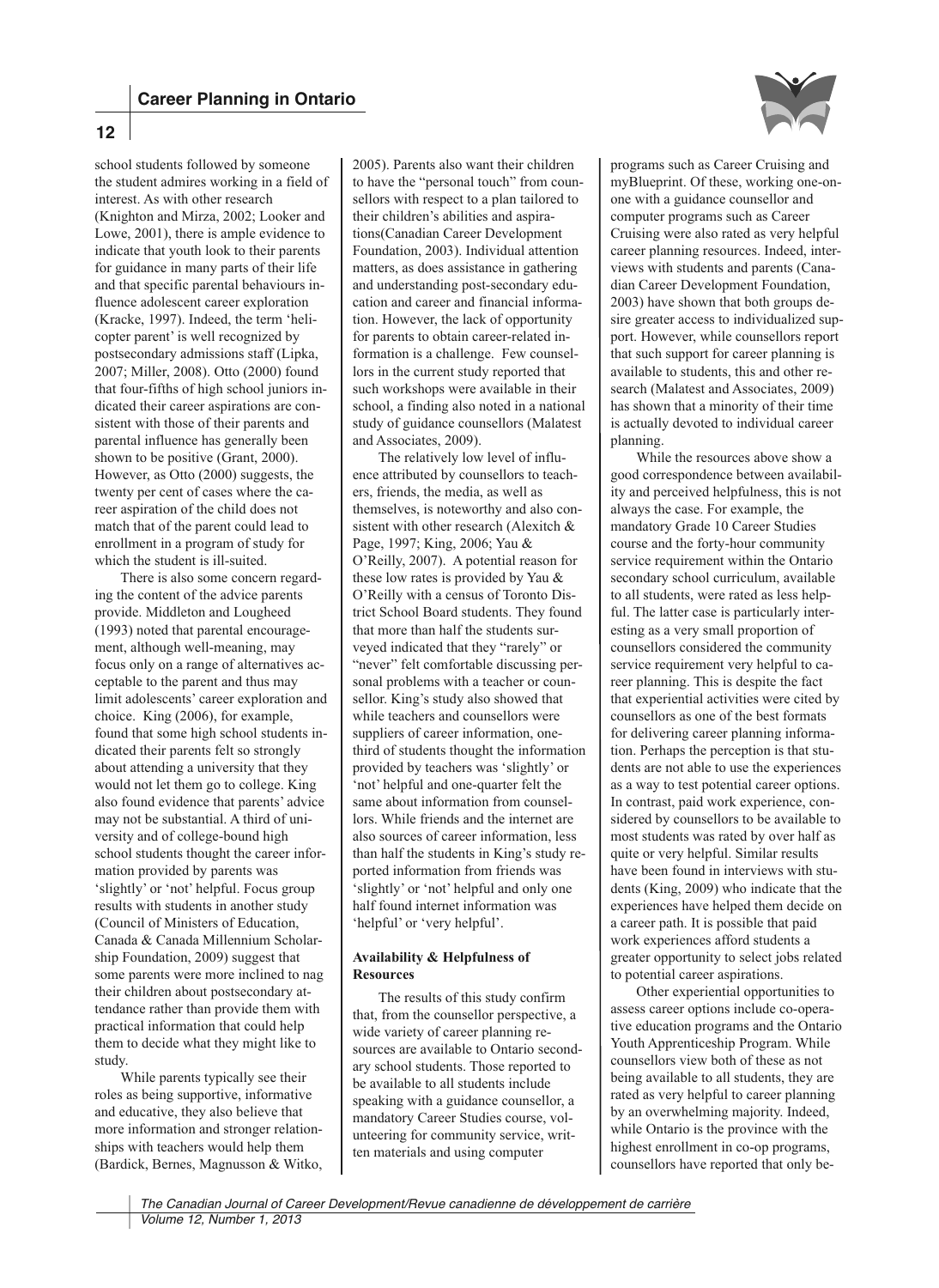

tween twenty and forty per cent of students enroll in the courses (Malatest and Associates, 2009). Students, however, also cite the value of co-op programs in helping decide on a future career (King, 2009).

# **Additional Resources**

This study sought counsellors' views regarding what additional resources might assist Grade 10 students with career planning. Two in three agreed that new resources were needed. The majority of comments focused on providing students with information of a type or format that does not currently exist. This ranged from the need for Canadian content in computer programs such as Career Cruising that is aligned with specific post high school destinations to having specific information about local job market trends and salaries. Other suggestions included increased opportunities for experiential learning via a guest speaker, job shadowing, or work placement rosters so that students could interact with those in careers corresponding to their interests or experience the career area first-hand, if only briefly. The effectiveness of such opportunities has been noted elsewhere (Canadian Career Development Foundation, 2003).

A second theme that emerged focused on the Grade 10 Career Studies course. This half-credit course was designed to help students with course selection and consequent career planning (Ministry of Education, 2006a). Some in this study suggested it should be a fullcredit course as there was insufficient time to thoroughly cover all the material. Others noted that while the Ontario curriculum requires Grade 10 students to make course choices for Grade 11, some are too immature to do so effectively. King (2009) has also noted that for those students whose Grade 10 or Grade 11 achievement forces a reconsideration of future educational plans, additional opportunities to revise career plans are required. Another study (Canadian Career Development Foundation, 2003) has recommended greater infusion of career opportunities into classroom subjects and an increase in the amount of guidance/career development content and courses available in different grades. One solution suggested

in this study was to have a Grade 11 Career Studies option available. One possibility is the current Grade 11 course, Designing Your Future, a career-planning course that develops students' abilities to identify and pursue appropriate postsecondary educational and employment opportunities (Ministry of Education, 2006b). It is not clear, however, how many students actually take advantage of this option.

## **Conclusion**

This study obtained information from guidance staff located in numerous schools across Ontario with the goal of gaining their perspective on the career planning context of Grade 10 students. A number of important conclusions are warranted. First, the current study, in concert with others, suggests that career planning for students with a workplace destination after graduation is more difficult than those who are university bound. While the Ontario secondary school curriculum supports students with a variety of destinations, the Grade 10 Career Studies course is an 'open' course and could have all destinations represented in the classroom. Other research in Ontario suggests the focus of career planning often tends to emphasize the university destination above others. This is perhaps because, given their educational background, they are more familiar with the university setting than with community colleges or apprenticeship. If so, this could exacerbate the difficulties for students who are work bound and perhaps those focused on apprenticeship or college destinations as well. Implications include the potential modification of the Career Studies course to more intensively focus on diverse destinations and the consideration of proven best practices in other jurisdictions that ease the transition for work-bound students.

Second, counsellors reported they devote a minority of their time to career planning with individual students, likely due to high caseloads and the multiple demands of their role. A mandatory Career Studies course might also contribute since guidance staff know that students can access career information in the classroom. They believed that self-exploration and broad exploratory

information regarding careers and related educational programs would be most useful to the career planning of Grade 10 students. The majority also thought this information could be best obtained via a comprehensive 'one-stop' web site or computer programs such as Career Cruising. Should this occur within the half-credit Career Studies course, which some consider being too short, the danger is that the activity could become an 'information dump' and lack meaning, especially for students whose critical thinking skills are less well developed. While counsellors rated individual support for career planning relatively low in terms of usefulness, perhaps because Grade 10 students are early in the career planning process, such personal support might help more students 'connect the dots' than is possible in the current context.

Third, counsellors also strongly endorsed experiential sources of career information such as co-op and Ontario Youth Apprenticeship programs, and opportunities to speak with someone employed in an area of interest as being very useful to students' career planning. While opportunities such as co-op programs and OYAP were seen to be available to most students, evidence suggests that few students participate. The mandatory community service requirement, completed by all students, was not rated as being very helpful to career planning although little is known about how students view the experience. While workplace tours are not as available to students and counsellors did not rate them as very helpful, other jurisdictions appear to be enjoying success with such programs and might provide useful models for Ontario. Greater exposure to experiential forms of career information seems warranted.

As with many other studies, parents were perceived to be the primary influence on the career planning of Grade 10 students. While parents are largely seen as exerting a positive influence, other research suggests some may not be aware of the complete range of career and educational opportunities available to their children or promote options that are ill suited to their interests and talents. Unfortunately, this and other research indicates that few schools offer career planning and education informa-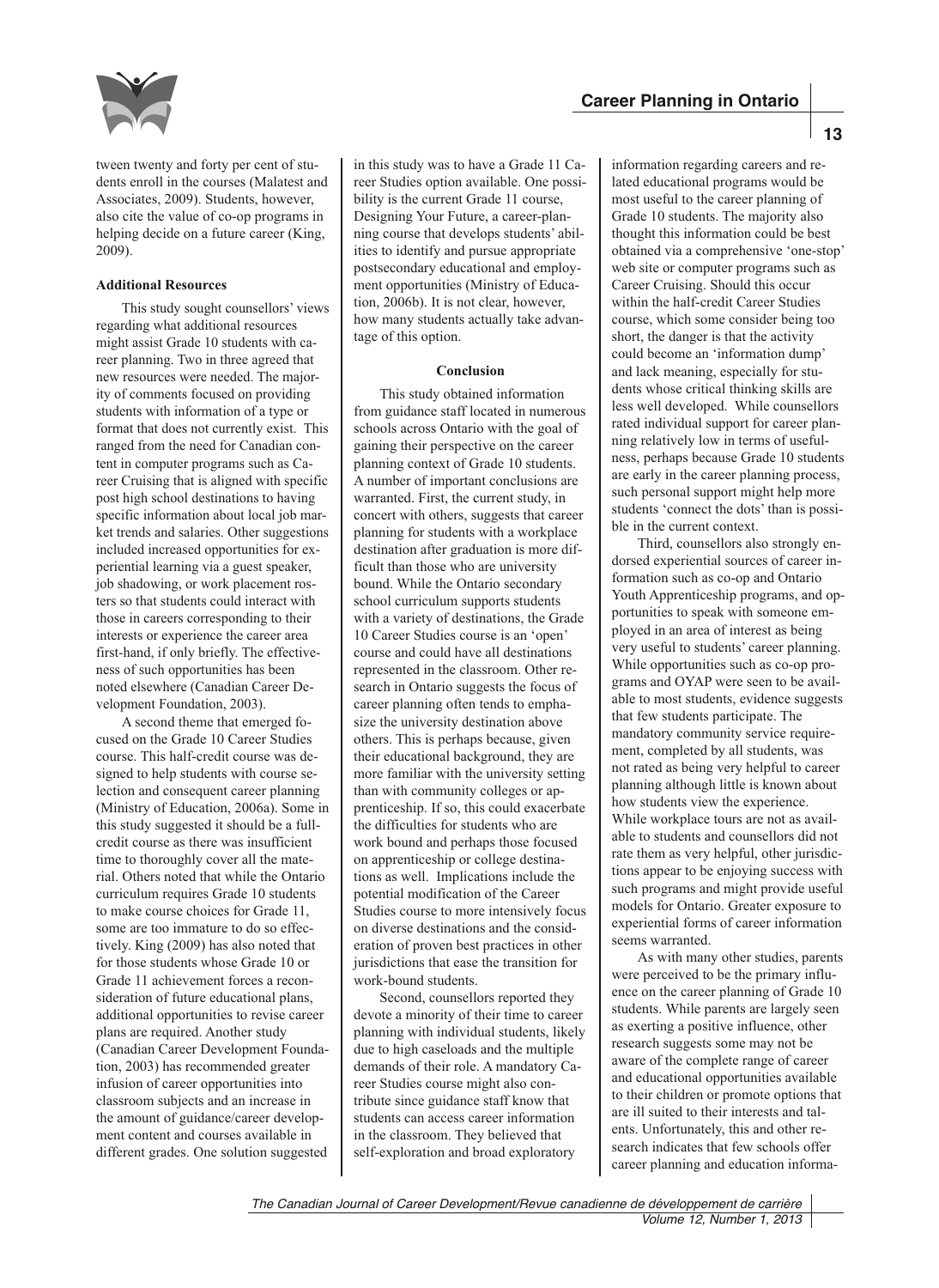

tion workshops for parents. Given the low incidence of individual studentcounsellor contact already noted (Malates & Associates, 2009), the possibility is that parents might create a poor match between the student, a career and postsecondary pathways. If students were exposed to additional sources of career information via experiential activities such as workplace visits or job shadowing, they might be better able to moderate parental influence and succeed in following a career path better suited to their interests and talents.

**14**

This study has also shown that a wide variety of career planning resources are available to Grade 10 students. Some that are widely available are not perceived by counseling staff to be very helpful while others with more limited availability are perceived to be very helpful. In contradiction to earlier findings, counsellors indicated that oneon-one support for students is the most helpful resource for career planning and also reported that it is available to all students. Research, however, suggests a reality of infrequent student-counsellor contact for career planning purposes. The likelihood is that this resource is available to all students, in theory, but that the current secondary school context imposes strict limits. Indeed, many of the respondents in this study suggested a need for additional career planning resources developed for the Canadian high school context as well as adjustments to the mandatory Grade 10 Career Studies course.

Taken together, the information provided by secondary school guidance staff suggests a need to rethink the access to and delivery of career planning resources for Grade 10 students in Ontario. Key initiatives might include an increase in experiential learning opportunities via expanded co-operative education, the development of local guest-speaker rosters representing common career destinations and increased liaison with business and industry, as occurs in other jurisdictions, to facilitate workplace tours. Consideration might also be given to increasing the Career Studies course to a full credit or, in its absence, develop strategies such as the use of peer-tutors to help students 'connect the dots' when working with webbased tools or computer programs such

as Career Cruising. Finally, the widespread development of career planning workshops or online resources specifically designed for parents could also be of great benefit. Similarly, professional development workshops that include a comprehensive review of community college programs, apprenticeship opportunities and career planning tools rated as particularly effective by students could also be of benefit to counsellors.

## **References**

- Alexitch, L. & Page, S. (1997). Evaluation of academic and career counselling information and its relation to students' educational orientation. *Canadian Journal of Counselling*, *31*(3), 205-218.
- Bardick, A. D., Bernes, K. B., Magnusson, K. C, & Witko, K. D. (2004). Junior high career planning: What students want. *Canadian Journal of Counselling*, *38*(2), 104-117.
- Barr-Telford, L., Cartwright, F., Prasil, S. and Shimmons, K. (2003). *Access, persistence and financing: First results from the Postsecondary Education Participation Survey (PEPS).* Ottawa, Ontario: Statistics Canada.
- Bell, D., and L. Bezanson. (2006). *Career Development Services for Canadian Youth: Access, Adequacy and Accountability*. Pathways to the Labour Market Series – No. 1*.* Ottawa, Ontario: Canadian Policy Research Networks and the Canadian Career Development Foundation.
- Berger, Joseph, Anne Motte and Andrew Parkin. (2007). *The Price of Knowledge: Access and Student Finance in Canada*. Montreal, QC: Canada Millennium Scholarship Foundation.
- Bloxom, Joan M., Bernes, Kerry B., Magnusson, Kris C. et. al. (2008). Grade 12 Student Career Needs and Perceptions of the Effectiveness of Career Development Services Within High Schools. *Canadian Journal of Counselling*, *42***,** #2.
- Canadian Career Development Foundation. (2003). *The Role of Guidance in Post-Secondary Planning.* Montreal, QC: Canada Millennium Scholarship Foundation.
- Chickering, A., & Reisser, L. (1993). *Education and identity* (2<sup>nd</sup> ed.). San Francisco: Jossey-Bass.
- Code, M., Bernes, K., Gunn, T., & Bardick, A. (2006). Adolescents' perceptions of career concern: Student discouragement in career development. *Canadian Journal of Counselling*, *40*(3), 160-174.
- Council of Ministers of Education, Canada and Canada Millennium Scholarship Foundation. (2009). *An Examination of Barriers to Pursuing PSE and Potential Solutions*. Montreal, QC.
- Creed, P., Patton, W. and Hood, M. (2009). Career development and personal functioning differences between work-bound and non-work bound students. *J. Vocational Behavior*, *76*, 37-41.
- Despres, J. (2008). Employment Day: Forty Years of Transitioning High School Seniors into the Workforce. *The Career Development Quarterly, 56*, #3, 274-279.
- Dietsche, P. (2009). *The Ontario College Student Engagement Survey 2006-2009: Final Report - Project Results, Data Modelling, Tests of Reliability And Validity and Future Directions*. Toronto, ON: Prepared for the Ministry of Training, Colleges and Universities.
- EBP West Berkshire. (2011). Work related learning portfolio 2010-2011. Retrieved Jan. 27, 2011 from http://www.ebpwb.co.uk/portfolio/e bpwb\_portfolio\_2010.pdf
- Erikson, E. (1968). *Identity: Youth and crisis*. New York: W.W. Norton.
- Finnie, Ross, and Qiu, Hanqing (Theresa) (2008). *The Patterns of Persistence in Post-Secondary Education in Canada.* A MESA Project Research Paper. Toronto, ON: Educational Policy Institute.
- Finnie, Ross, Childs, S. and Qiu, Hanqing (Theresa) (2010). The Patterns of Persistence in Post-Secondary Education Among College Students in Ontario: *New Evidence from Longitudinal Data.* A MESA Project Research Paper. Toronto, ON: Educational Policy Institute.
- Foley, K. (2001). *Why Stop after high school? A Descriptive Analysis of the Most Important Reasons that High School Graduates Do Not*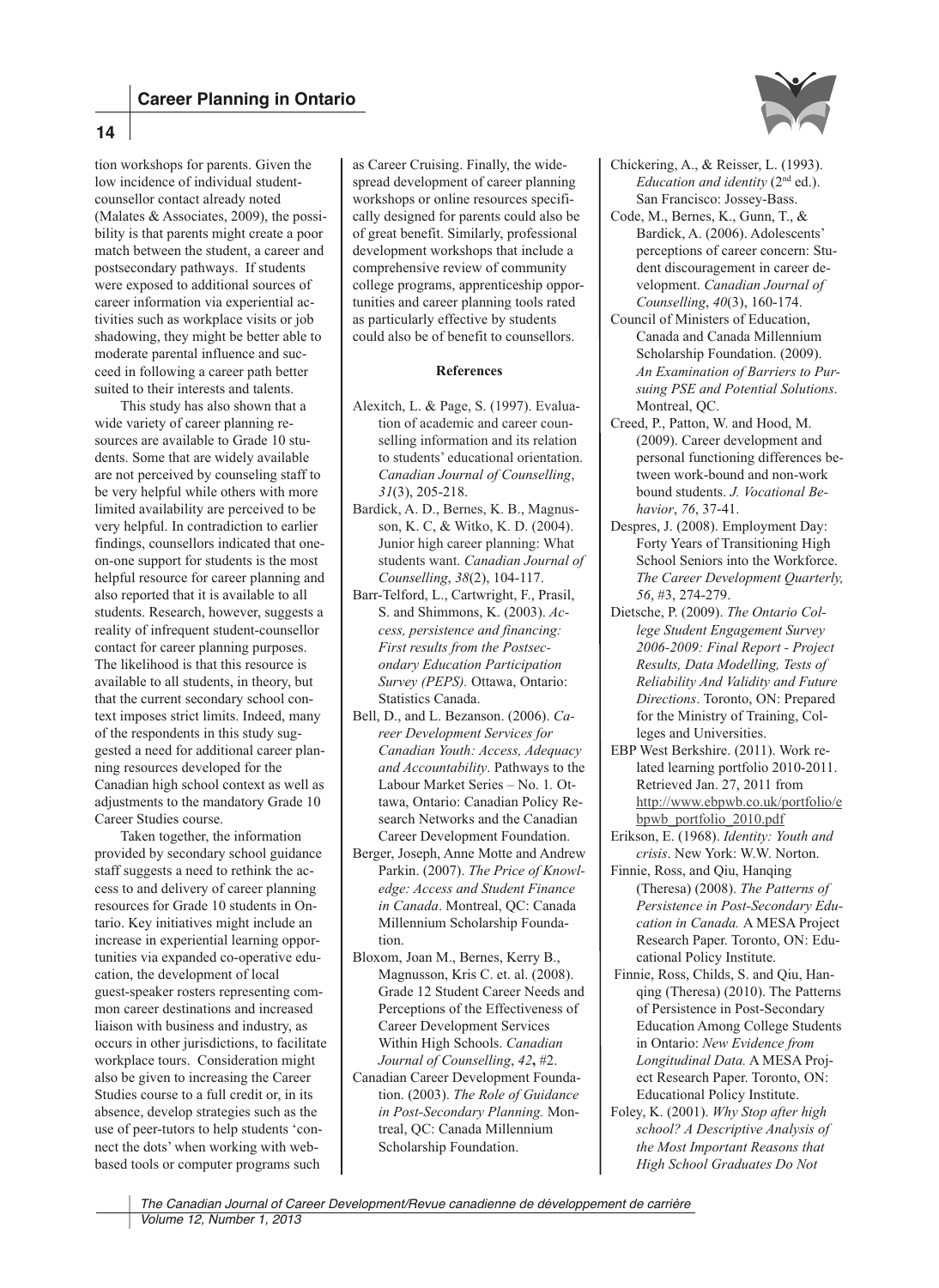

*Continue to PSE*. Millennium Research Series. Montreal, QC: Canada Millennium Scholarship Foundation.

- Gati, I., and Asher, I. (2001). The PIC model for career decision making: Prescreening, in-depth exploration, and choice. In T. L. Leong & A. Barak (Eds.), *Contemporary models in vocational psychology: A volume in honor of Samuel H. Osipow* (pp. 6-54). New Jersey: Lawrence Erlbaum Associates.
- Grant, D. F. (2000). The journey through college of seven gifted females: Influences on their careerrelated decisions. *Roeper Review*, *22*, 251-261.
- Grubb, N.W. (2002). *Who am I: The Inadequacy of Career Information in the Information Age*. A paper prepared for an Organisation for Economic Co-operation and Development review of policies for information, guidance and counselling services, Commissioned jointly by the European Commission and the Organisation for Economic Co-operation and Development.
- Herr, E. L., and Niles, S. (1997). Perspectives on career assessment of work-bound youth. *Journal of Career Assessment*, *5*, 137–150.
- King, A.J.C. (2003). *Double cohort study: Phase 3 report*. Toronto, Ontario: Ontario Ministry of Education.
- King, A.J.C. and Warren, W.K. (2006). *Transition to College: Perspectives of Secondary School Students.* Toronto, Ontario: Association of Colleges of Applied Arts and Technology of Ontario.
- King, A.J.C., W.K. Warren, M.A. King, J.E. Brook and P.R. Kocher (2009). *Who Doesn't Go To Post-Secondary Education: Final Report.* Toronto, Ontario: Colleges Ontario*.*
- Knighton, T. and Mirza, S. (2002), "Postsecondary Participation: The Effects of Parents' Education and Household Income," *Education Quarterly Review*, *8* (3), 25–32, Ottawa: Statistics Canada
- Kracke, B. (1997). Parental behaviors & adolescents' career exploration. *The Career Development Quarterly*, *45*, 341-350.
- Krumboltz, J.D., and R.L. Worthington. (1999). The School-to-Work Transition from a Learning Theory Perspective. *The Career Development Quarterly, 47*, 312-325
- Lambert, Mylène, Klarka Zeman, Mary Allen, and Patrick Bussière. (2004). Who Pursues Postsecondary Education,Who Leaves and Why: Results from the Youth In Transition Survey. Ottawa: Statistics Canada.
- Lent, R.W., G. Hackett, and S.D. Brown. (1999). A Social Cognitive View of School-to- Work Transition. *The Career Development Quarterly*, *47*, 297-311.
- Lipka, S. (2007) Helicopter Parents Help Students, Survey Finds. *Chronicle of Higher Education*, 54, #11, November 9. Retrieved Dec. 8, 2010 at http://chronicle.com/ weekly/v54/i11/11a00104.htm
- Looker, E. and Lowe, G. (2001), "Post-Secondary Access and Student Financial Aid in Canada: Current Knowledge and Research Gaps," background paper presented at the Canadian Policy and Research Networks Workshop on Post-Secondary Access and Student Financial Aid, February 2001, Sponsored by Canadian Millennium Scholarship Foundation, Montreal, Quebec
- Magnusson, K. C., and Bernes, K. B. (2002). Comprehensive career needs survey: An overview. *Alberta Counsellor*, *27*, 12–15.
- Magnusson, K, and Roest, A. (2004). The Efficacy of Career Development Interventions: A Synthesis of Research. University of Lethbridge. Retrieved November 8, 2008 from http://www.crccanada.org/crc/files/ magnusson-CareerEfficacy-synthesis829\_2.doc
- Malatest, R.A. (2009). *Pan-Canadian Study of Career Development Practices in K-12 Public Schools*. Montreal, QC: Canada Millennium Scholarship Foundation.
- Malatest, R.A. (2007). *Class of 2003 High School Follow-Up Survey*. Montreal: Canada Millennium Scholarship Foundation.
- McCrea Silva, M., and S.M. Phillips. (2007). *Trading Up – High School and Beyond: Five Illustrative Canadian Case Studies.* Pathways

to the Labour Market Series – No. 4. Ottawa: Canadian Policy Research Networks.

- McElroy, L. (2008). *In pursuit of postsecondary education: Whether and when to go on*. Montreal, QC: Canada Millennium Scholarship Foundation.
- Middleton, E.B. and Lougheed, T.A. (1993). Parental influence on career development: An integrative framework for adolescent career counseling. *Journal of Career Development, 19,* 161-173*.*
- Miller, S. (2008). Helicopter Parenting. *The Parent Letter*, *6*, (8), April. NYU Child Study Center: New York, NY.
- Ministry of Education. (2006a). The Ontario Curriculum Grades 9 and 10: Guidance and Career Education. Toronto: Queen's Printer for Ontario.
- Ministry of Education. (2006b). The Ontario Curriculum Grades 11 and 12: Guidance and Career Education. Toronto: Queen's Printer for Ontario.
- Pyne, D., Bernes, K. B., Magnusson, K. C., and Poulsen, J. (2002). A description of junior high and senior high school students' perceptions of career and occupation. *Guidance and Counselling*, *17*(3), 67-72.
- Ringer Lepre, C. (2007). Getting Through to Them: Reaching Students Who Need Career Counseling. *The Career Development Quarterly* , 74-85.
- Rojewski, J. W. (1999). Career-related predictors of work-bound and college-bound status of adolescents in rural and nonrural areas. Journal of Research in Rural Education, 15, 141–156.
- Rojewski, J., and Kim, H. (2003). Career choice patterns and behaviour of work-bound youth during early adolescence. *Journal of Career Development*, *30*, 89–108.
- Savickas, M.L (1999). The transition from school to work: A developmental perspective. *The Career Development Quarterly*, *47*, 326-336.
- Walker, K., Alloway, N., Dalley-Trim, L., and Patterson, A. (2006). Counsellor practices and student perspectives: Perceptions of career counseling in Australian schools.

*The Canadian Journal of Career Development/Revue canadienne de développement de carrière*